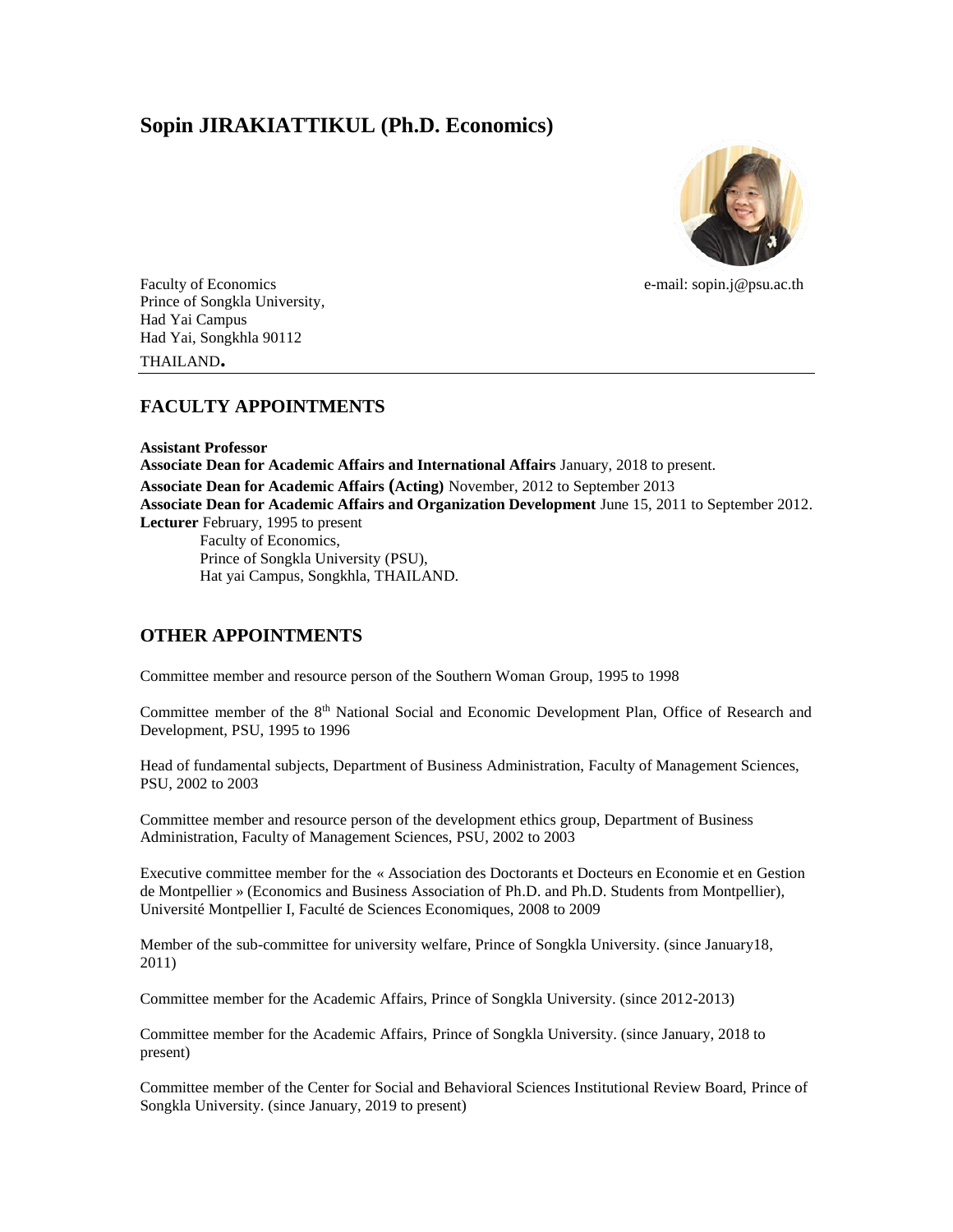#### **EDUCATION**

**University of Montpellier I**  Ph.D (1<sup>st</sup> Hons, Political and Development Economics), 2010.

**University of Montpellier I** 

Master Recherche 2 (Économie et Gestion du Développement Agricole, Agro-alimentaire et Rural), 2005.

**National Institute of Development Administration**, 1995. M.S. (Hons, Development Economics)

**The University of the Thai Chamber of Commerce**, 1986. B.Acc. (Cost Accountings)

### **FIELDS OF INTEREST**

Development economics Institutional economics Labor economics Political economics Public Policy

### **PUBLICATIONS**

Sopin Jirakiattikul*\*(Principal Researcher),* Tran Thi Lan, Kuaanan Techato (2021). "Advancing households' sustainable energy through gender attitude towards rooftop PV installations: a case of the Central Highlands:, Vietnam, Sustainability 2021, 13, 942.<https://doi.org/10.3390/su13020942>

Tran Thi Lan, Sopin Jirakiattikul *\*(Co- Author)*, M. S. Chowdhury, Dilawer Ali, Le Duc Niem**,** Kuaanan Techato (2020). "The Effect of Retail Electricity Price Levels on the Financial Indicators of Smart-Grid Rooftop Solar Power Systems: A Case study in the Central Highlands of Vietnam. Sustainability", 12(21), WOS, ISI Q[2,https://doi.org/10.3390/su12219209](https://doi.org/10.3390/su12219209)

Tran Thi Lan, Sopin Jirakiattikul*\*(Co- Author)***,** Kuaanan Techato and Le Duc Niem. (2020). "Opportunities for the Development of Rooftop Solar Electricity in Vietnam." International Journal of Advanced Science and Technology Vol. 29, No. 7, (2020), pp. 8594-8605.

Hoa, A. X.\* – Techato, K. – Dong, L. K. – Vuong, V. T. – Sopin, J.\* *(Corresponding Author)*, (2019). "Advancing Smallholders' Sustainable Livelihood through Lingkages among Stakeholders in the Cassava (Manihot Esculenta Crantz) Value Chain :The Case of Dak Lak Province, Vietnam" Applied Ecology and Environmental Research 17(2):5193-5217. DOI: [http://dx.doi.org/10.15666/aeer/1702\\_51935217](http://dx.doi.org/10.15666/aeer/1702_51935217)

Tran Thi Lan, Kuaanan Techato and Sopin Jirakiattikul*\*(Corresponding Author)***,** "The Challenge of Feed-In-Tariff (FIT) Policies Applied to the Development of Electricity from Sustainable Resources – Lessons for Vietnam" International Energy Journal 19 (2019) 199 – 212. [www.rericjournal.ait.ac.th](http://www.rericjournal.ait.ac.th/)

Xuan Hoa Ao, Trinh Vuong Vu, Khac Dong Le, Sopin Jirakiattikul*\* (Co- Author)*, and Kuaanan Techato (2019). "An analysis of the smallholder farmers' cassava (Manihot esculenta Crantz) value chain through a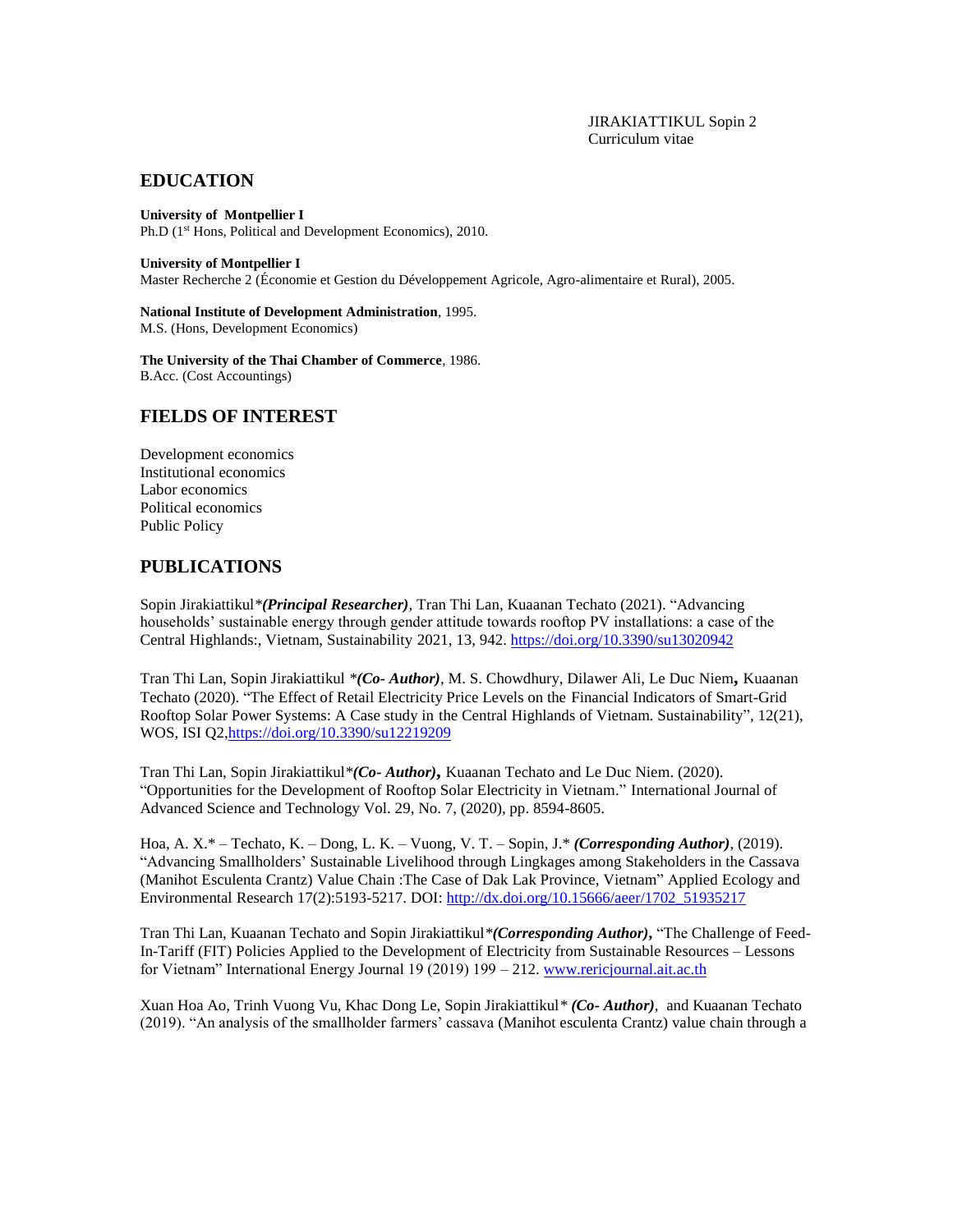#### JIRAKIATTIKUL Sopin 3 Curriculum vitae

gender perspective: the case of Dak Lak province, Vietnam" Cogent Economics & Finance (2019), 7: 1645632 [https://doi.org/10.1080/23322039.2019.1645632.](https://doi.org/10.1080/23322039.2019.1645632)

Lamin K. Marong, Sopin Jirakiattikul*\*(Corresponding Author)*, Kua-anan Techato(2018). "The Gambia's future electricity supply system: Optimizing power supply for sustainable development." Energy Strategy Reviews 20 (2018):179-194.

Sopin Jirakiattikul*\*(Corresponding Author)***,** Aim-on Jiaramas and Nawiya Yotwilai (2018). "Designing a Foresight of Community Economic Development in Khlong Hae Sub-district, Hat-Yai District, Songkhla" Journal of Humanities and Social Sciences, Burapha University,Volume 26 No. 52 (September- December, 2018):67-90.

Wilai Channaem and Sopin Jirakiattikul*\*(Corresponding Author)* (2017). "Activity–Based Costing Analysis for Patients at the Eye Clinic of Outpatient Department, Hatyai Hospital, Songkhla Province." Academic Services Journal, Prince of Songkla University,Volume 28 No. 2, 2017.pp. 130-143. DOI:<http://dx.doi.org/10.14456/asj-psu.2017.32>

Kunlayanee Pornpinatepong, Jariyapat Boonma and Sopin Jirakiattikul*\*(Co-Author)* (2015). "Policy Choices in Beach Erosion Management: Social Cost and Benefit Analysis." Journal of Economics, Chiang Mai University, (January-June, 2015), Volume 19 No.1, 2015, pp.27-64

Sopin Jirakiattikul. (2013) *Chapter 6: Unemployment Insurance in Thailand* in Unemployment Insurance in Asia. Korea Labor Institute Publishing 2013. pp.176-202.

Sopin Jirakiattikul and Aim-on Thongjiew (2003), Project for the Development of a Welfare System for Poor and Vulnerable People in Thai Society "A Case study of Livelihood of Pig Farmers in a Slum of Had Yai District, Songkhla Thailand.". Thailand Research Fund Research Report, 2003. Edison Press Product. (Book)

Sopin Jirakiattikul and Palin Vudhichatvanich (2003), Project for the Development of a Welfare System for Poor and Vulnerable People in Thai Society "A Case Study of Poor Motorcyclists' life in a Slum of Songkhla Town, Thailand." Thailand Research Fund Research Report, 2003. Edison Press Product. (Book)

Sopin Jirakiattikul and Palin Vudhichatvanich (2002), "Freedom of Poor Motorcyclists' life in a Slum of Songkhla Town, Thailand." Journal of Political Economics, Chulalongkorn University, April 2002, 53-91.

Amorn Rodkai, Sopin, Jirakiattikul*\*(Co- Author)* and Apirat, I. (1999), "Model Development of Home Health Care Delivery System for Chronic Patient: A Case Study Hat Yai Munipality, volume II" Health Systems Research Institute Research Report, 1999.

## **RESEARCH AND GRANTS**

"A survey of Safe Chili Paste Production Capability of Chili Paste Producing Community Enterprises in Songkla Province" (April 2019- March 2020), co-researcher, sponsored by The Food Innovation Research Institute (FIRIN). Prince of Songkla University.

"Labor Mobility and Informal Social Protection: Two Case Studies of Special Economic Zones in Songkhla and Trad Provinces: (Ocotober 2017- September 2018), Head project, sponsored by the Thailand Research Fund.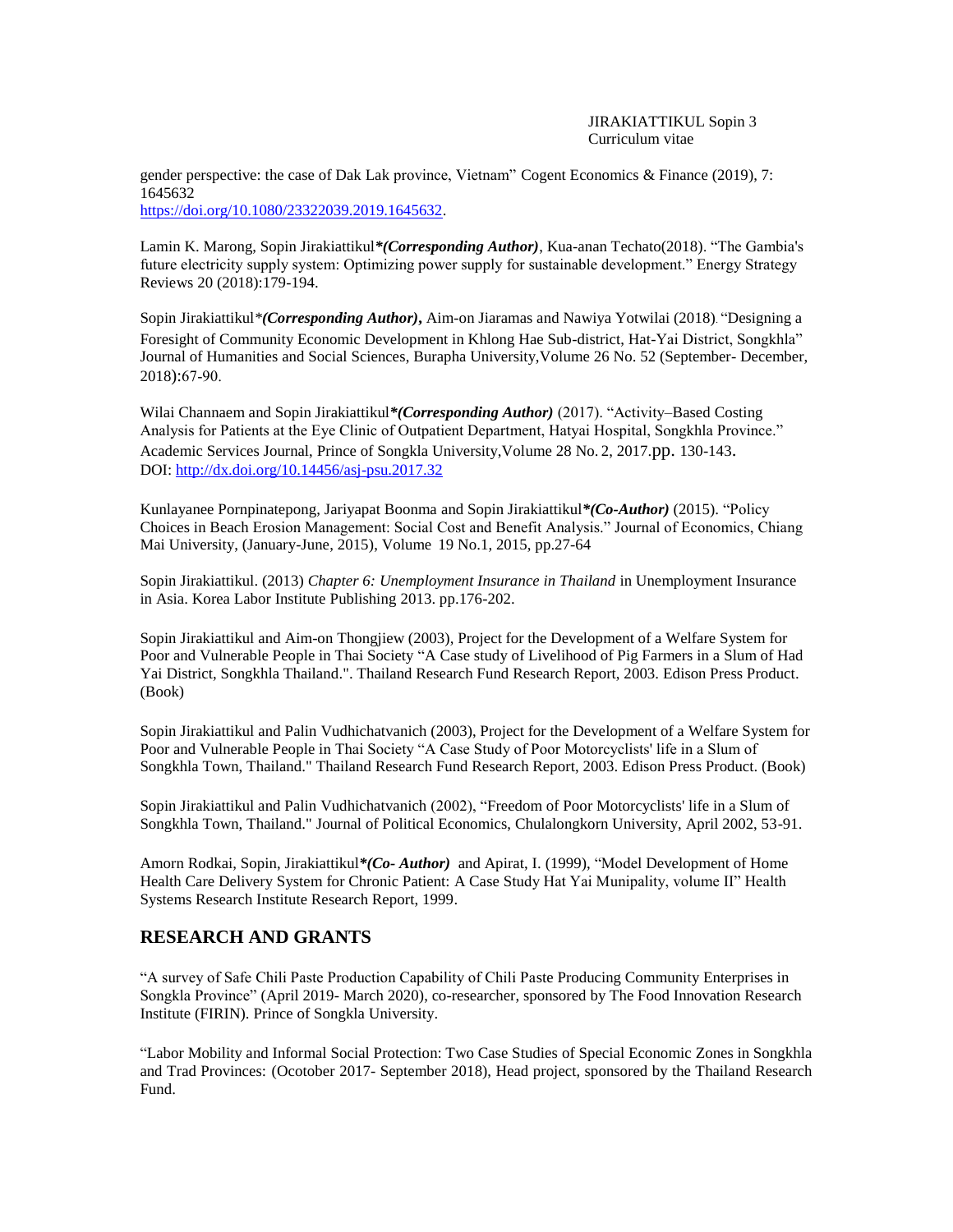"The Effects of Conservation Groups and Marketing Integration on Income of Coastal-Dependent Households" (February 2016- September 2016), co-researcher, sponsored by The Economy and Environment Program for Southeast Asia (EEPSEA).

"Coastal Urban Development for Sustainable Development: A Case Study of Krabi Province" (June 2015- May 2016), co-researcher, sponsored by Future Urban Development (FURD).

"Beach Erosion and Public Policy" (2012-2014), co-researcher, sponsored by Thai Health Promotion Foundation.

"A Guidelines for Cooperation Project for the Southern Border Provinces, Thailand" (September 2012-May 2013), sponsored by United Nations Development Programme (UNDP)

"Unemployment Insurance in Thailand" (October, 2011-July, 2012), Korea Labor Institute, Korea. "Gender Budget Allocation" (2011-2012), researcher, sponsored by Terres des Hommes, Germany.

"Social Equity and Social Health Project" (2010-2011), co-researcher, sponsored by Thai Health Promotion Foundation and Social Research Institute, Chulalongkorn University.

"Case Studies of Marginal People in Songkhla Province, under the Project for the Development of a Welfare System for Poor and Vulnerable People in Thai Society", sponsored by the Thailand Research Fund, 2001 to 2002

"Development of Home Health Care Delivery System for Chronic Patients: A Case Study in Hat Yai Municipality", sponsored by Health System Research Institute, 1998 to 1999

"Economic, Social, and Technical Feasibility Study of Beef and Cattle Production in Nakorn Sithummarat Province", sponsored by the National Research Council of Thailand, 1998 to 1999

"Study Project for Proposing the 8th Regional Economic Development Plan for Southern Thailand (1997- 2001)", sponsored by National Economic and Social Economic Development Board, 1996 to 1997

### **DISSERTATION**

**Causes and Turnover Rates in the Big Commercial Banks in Thailand**. (Master Degree-Independent Study) National Institute of Development and Administration, Bangkok, Thailand.

**Labor Problems in Urban Informal Sector in Songkhla, Thailand Based on the Basic Minimum Needs Approach** (Master Degree Dissertation), University of Montpellier I, France.

**Poverty and Social Protection: The Case of Thailand**. (PH.D.Dissertation), University of Montpellier I, France.

#### **PRESENTATIONS AND PROCEEDINGS**

"Future Expansion Path of the National Electricity System Using MESSAGE" presented at International Conference on ASSURING SUSTAINABILITY via University with Research: Towards a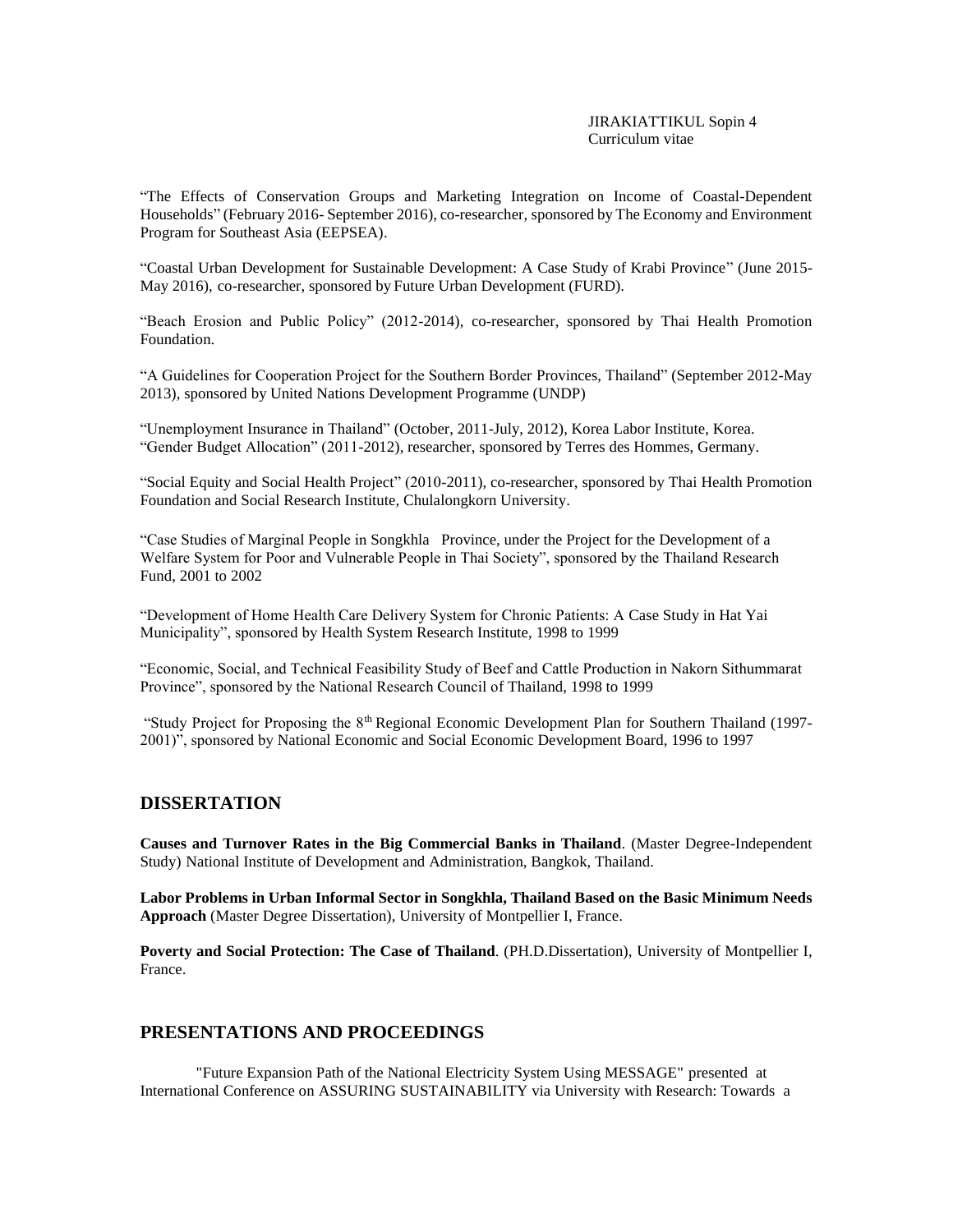sustainable development (ASSURE 2018) held at Ranong Room Siam Oriental Hotel, Hat Yai, Songkhla, Thailand, August, 17 2013

"Structural Change in Thailand's Labor force: the Struggle for Equity and Social Health" presented at International Conference on Economic and Social Sustainability(ICESS 2013) held at Tokyo International Exchange Center, Tokyo Academic Park, Tokyo, Japan, September 30, 2013

"Economic Growth Change and Poverty in Thailand during the Last Four Decades" presented at Eurasia Business and Economics Society 2011 Conference held at University of Zagreb, Croatia.from October 13 to 15, 2011.

"Looking Thailand's Socio-Economic Growth through the Lens of Social Exclusion" presented at Eurasia Business and Economics Society 2011 Conference held at University of Zagreb, Croatia.from October 13 to 15, 2011.

"Poverty and Social Protection: The Case of Thailand" as the country representative presented at University of Utara, Malaysia at the IMT-GT(Indonesia-Malaysia and Thailand Growth Triangle) Leader Camp 2011, January 4, 2011.

"How Economic Growth and Social Exclusion in Thailand affect the Poor" presented at the Year 2009 to Tomorrow People Organization's Third Annual Poverty and Social Protection Conference held at the Royal Benja Hotel, Bangkok from March 11- 13, 2009.

"A Case Study of the Poor Motorcyclists' life in a Slum of Songkhla Town, Thailand": Conference of the Project for the Development on Welfare System for the Poor and Vulnerable People in the Thai Society, hosted by Thailand Research Fund, Nakhon Sithummarat, April 2002.

"A Case Study of Livelihood of Pig Farmers in a Slum of Had Yai District, Songkhla, Thailand": Conference of the Project for the Development on Welfare System for Poor and Vulnerable People in Thai Society, hosted by Thailand Research Fund, Nakhon Sithummarat, April 2002.

#### **TEACHING EXPERIENCES**

#### **Prince of Songkla University, Thailand**

| Ec875-103            | Macroeconomics, Faculty of Economics                                    |
|----------------------|-------------------------------------------------------------------------|
| Ec875-104            | Microeconomics, Faculty of Economics                                    |
| Ec 876-101,102       | Principles of Microeconomics, Faculty of Economics                      |
| Ec 875-111           | Principles of Microeconomics, Faculty of Economics                      |
| Ec 875-332           | Public Finance, Faculty of Economics                                    |
| Ec 875-466 (875-346) | Development Economics, Faculty of Economics                             |
| Ec 875-493 (876-365) | Institutional Economics, Faculty of Economics                           |
| Ec 460-111           | Principles of Microeconomics, Faculty of Management Sciences            |
| Ec 460-112           | Principles of Macroeconomics, Faculty of Management Sciences            |
| Ec 461-213           | Microeconomic Theory, Faculty of Management Sciences                    |
| Ec 461-214           | Macroeconomic Theory, Faculty of Management Sciences                    |
| Mgt 464-502          | Managerial Economics, Master Degree Program for Accountings, Faculty of |
|                      | <b>Management Sciences</b>                                              |
| Mgt 450-100          | Managerial Economics, Doctor of Philosophy Program in Management        |
|                      | <b>Faculty of Management Sciences</b>                                   |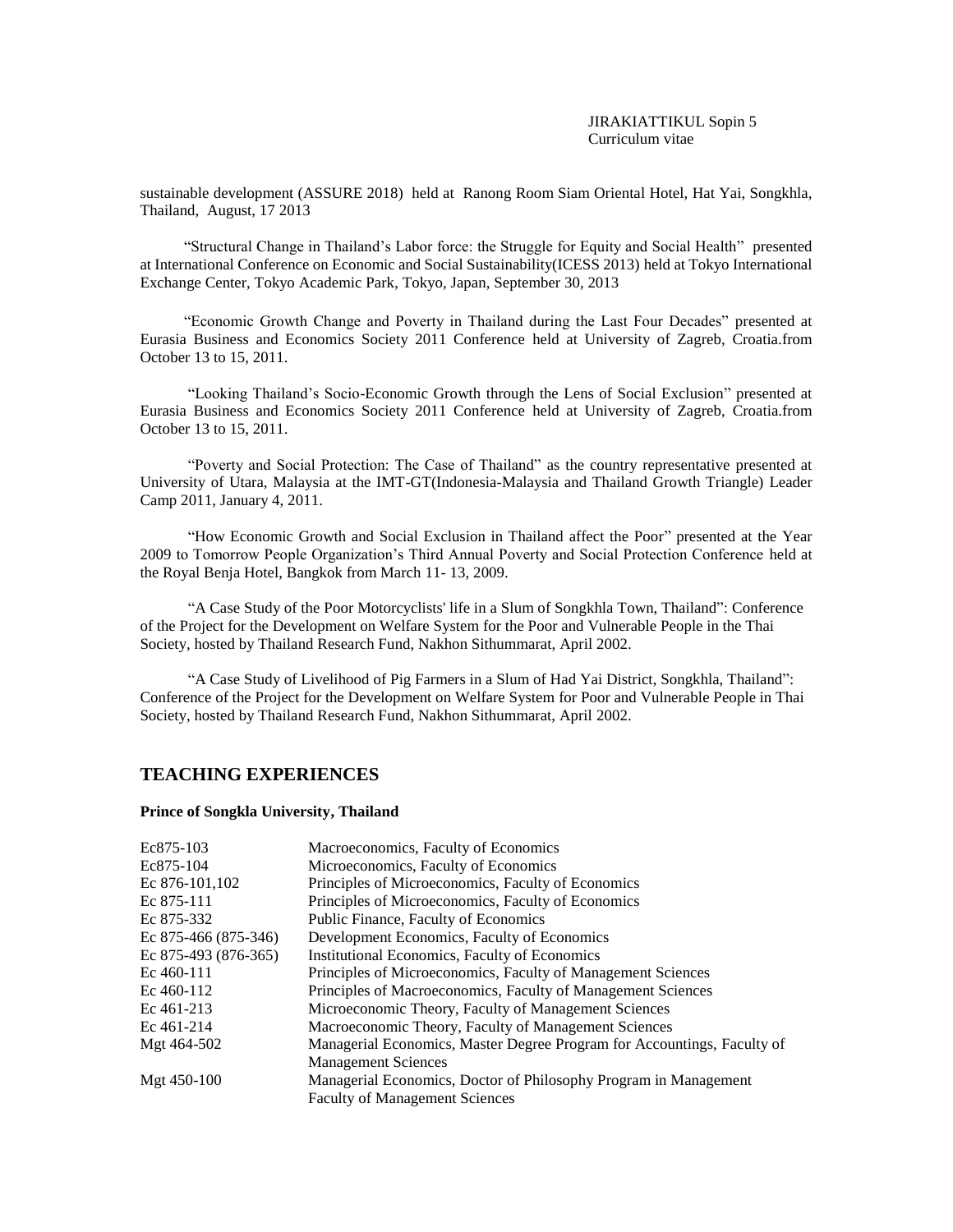Special study for Graduated students, Faculty of Engineering Civil: Transportation Economics, 10-17 January 2002

Training course in Principles of Macro and Micro economics for Bank of Thailand's staff, Bank of Thailand, Southern Branch, 6-7 July, 2011

Guest Speaker for Songkhla Provincial Employment Office, 13 February, 2013

Training course for Design Thinking, 1-4 August, 2018. IDE Center, University of the Thai Chamber of Commerce

Training course of Strengh Finders for Executive Development Program from Strengths to Excellence. Prince of Songkla University. 29 August, 11 September, 22 October, and 27 November, 2019.

## **SUPERVISION AND CO-SUPERVISION OF PhD THESIS AND MASTER DEGREE**

**Basu Dev Upadhaya,** Ph.D. candidate (Started in September 2020-present): Does Financial Development, Energy and Trade Drive Environmental Kuznets Curve? A Survey in Light of Nepal Setting.

**Bibek Poude,** Ph.D. candidate (Started in September 2020-present): Alternative Sources of Energy, Impact and Challenges in The Economy of Nepal.

**Chhatra Bahadur Karki,** Ph.D. candidate (Started in September 2020-present): A Role of Hydropower on Sustainable Development of Rural Community of Nepal.

**Rokesh Krishna Sharma,** Ph.D. candidate (Started in September 2020-present): Benefits and Implications of renewable energy development by commercial banks in Nepal.

**Rosy Pradhan Shrestha,** Ph.D. candidate (Started in September 2020-present): Woman with Sick Health and Tired Face: Energy Poverty in Life of Woman.

**Kumuda Lamichhane**, Ph.D. candidate (Started in September 2019-present): Interdependency between the Urbanization, Transportation Sector, Energy Consumption for Sustainable Development in Kathmandu Valley.

**Saurav Satyal,** Ph.D. candidate (Started in September 2019-present): Customer Adoption and Attitudes towards Electric Vehicles and Factors that Influence Buying Perception in Nepal

**Surendra Raj Acharya,** Ph.D. candidate (Started in September 2019-present): A Study on Transport Policy Implementation; Assessing the significance of Sustainable Transport System in Kathmandu Valley

**Dyah Retno Wati,** Master Degree (Started in September 2019-2020): Efficiency of Hospitals in Jakarta: Data Envelopment Analysis and Stochastic Frontier Analysis Applications.

**Tran Thi Lan**, Ph.D. candidate (Started in September 2018-2021): Households' Attitudes toward Rooftop Solar Electricity Systems in the Central Highlands of Vietnam: Evaluating the Willingness to Pay.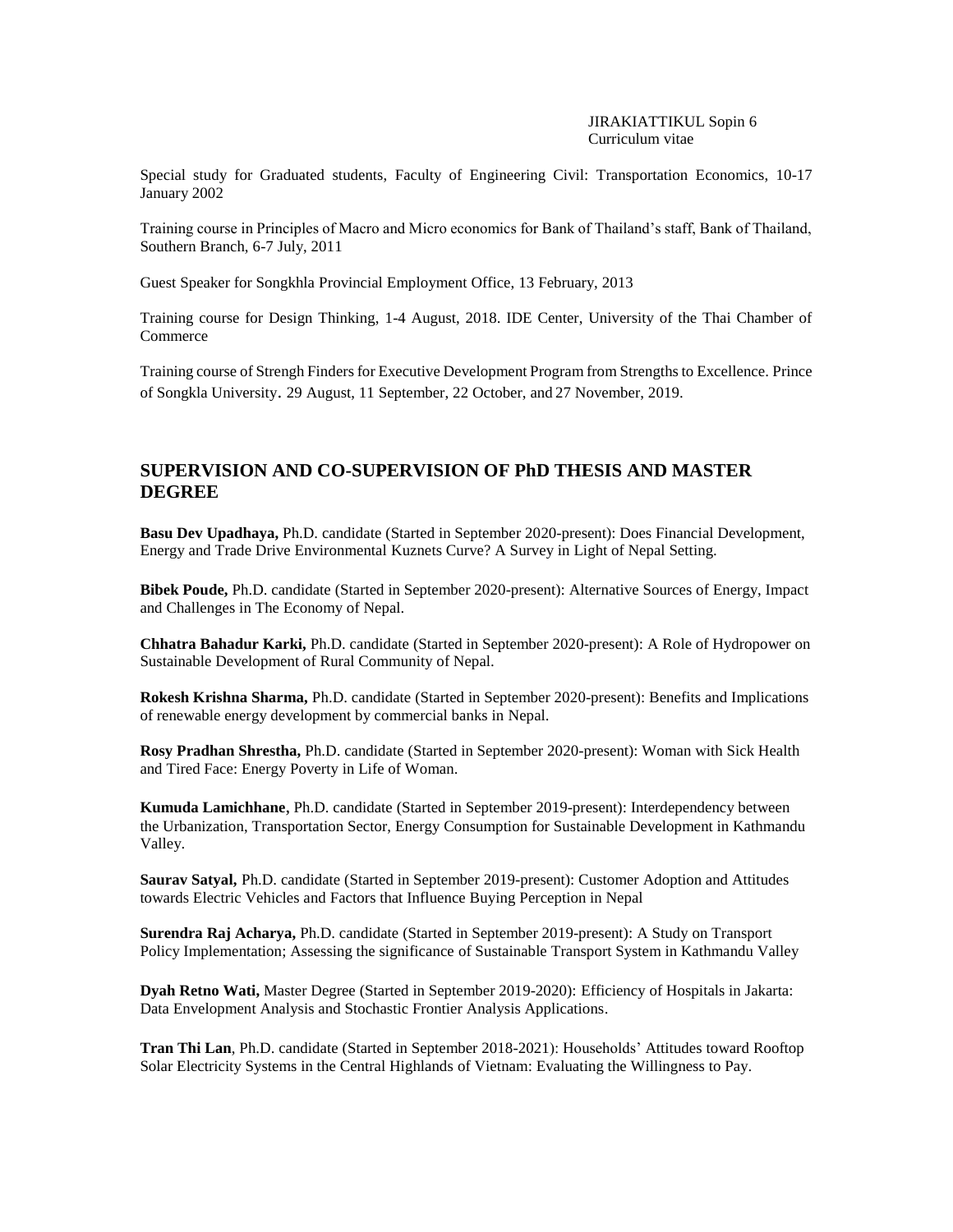JIRAKIATTIKUL Sopin 7 Curriculum vitae

**Ao Xuan Hoa**, Ph.D. (Started in September 2017-2019): Improving Cassava Value Chain on Household Farmer Through Lingkages among Stakeholders: Caseo of Daklak Province, Vietnam.

**Lamin Marong**, Master Degree (Started in September 2016-2018): Scenario Analysis of the Electricity Supply System of The Gambia.

**Wilai Channaem**, Master Degree (Started in November 2013-2016): Activity–Based Costing Analysis for Patients at the Eye Clinic of Outpatient Department, Hatyai Hospital, Songkhla Province.

**Panumas Thongchana**, Master Degree (Started in November 2011-2012): The Impact of Livelihood after the Project of Pipeline at Cha-na Dristrict

**Prattana Leakpai**, Ph.D. (Started in November 2010): The Model for Developing Business Success of Tourism Entrepreneurs in Andaman Cluster.

**Institutional affiliation**: Faculty of Management Sciences (Prince of Songkla University) Position: Lecturer, Prince of Songkla University**.**

### **OTHER SCIENTIFIC ACTIVITIES**

Member of the scientific committee of drafting Master Degree Program in Business Economics (October, 2010-2014)

Member of the scientific committee of drafting Master Degree Program in International Business Administration (October, 2010-2014)

Editor, Booklet of Faculty of Economics -Set-thang: เศรษฐ์ตังค์(June 15, 2010 to 2017)

Committee of Southern Border Board, Prince of Songkla University (October 2016-September 2018)

Member of the scientific committee of drafting Bachelor Degree Program in Economics (October, 2019- 2020)

Expertise for Economic Research Articles, The 12<sup>th</sup> -14<sup>th</sup> National Graduation Conference in Economics (2019-2021)

Expertise for Social Science and Behavioral Science Research, Prince of Songkla University Ethics Committee for Human Research (2020-2022)

#### **EDITED ARTICLES AND BOOKS:**

International Conference on "Reclaiming Institutions as a Form of Capital" (Bénédique PAUL), Laboratory of Economic Science of Richter (LASER), University of Montpellier, Proceedings submitted to the Pennsylvania Economic Association 2009 Conference (June 4 – 6, 2009, West Chester, Pennsylvania, USA.)

"Beach Erosion and Awareness" (Books in Thai- 2 volumes), supporting by Thai Universities for Public Health Policy, 2011.